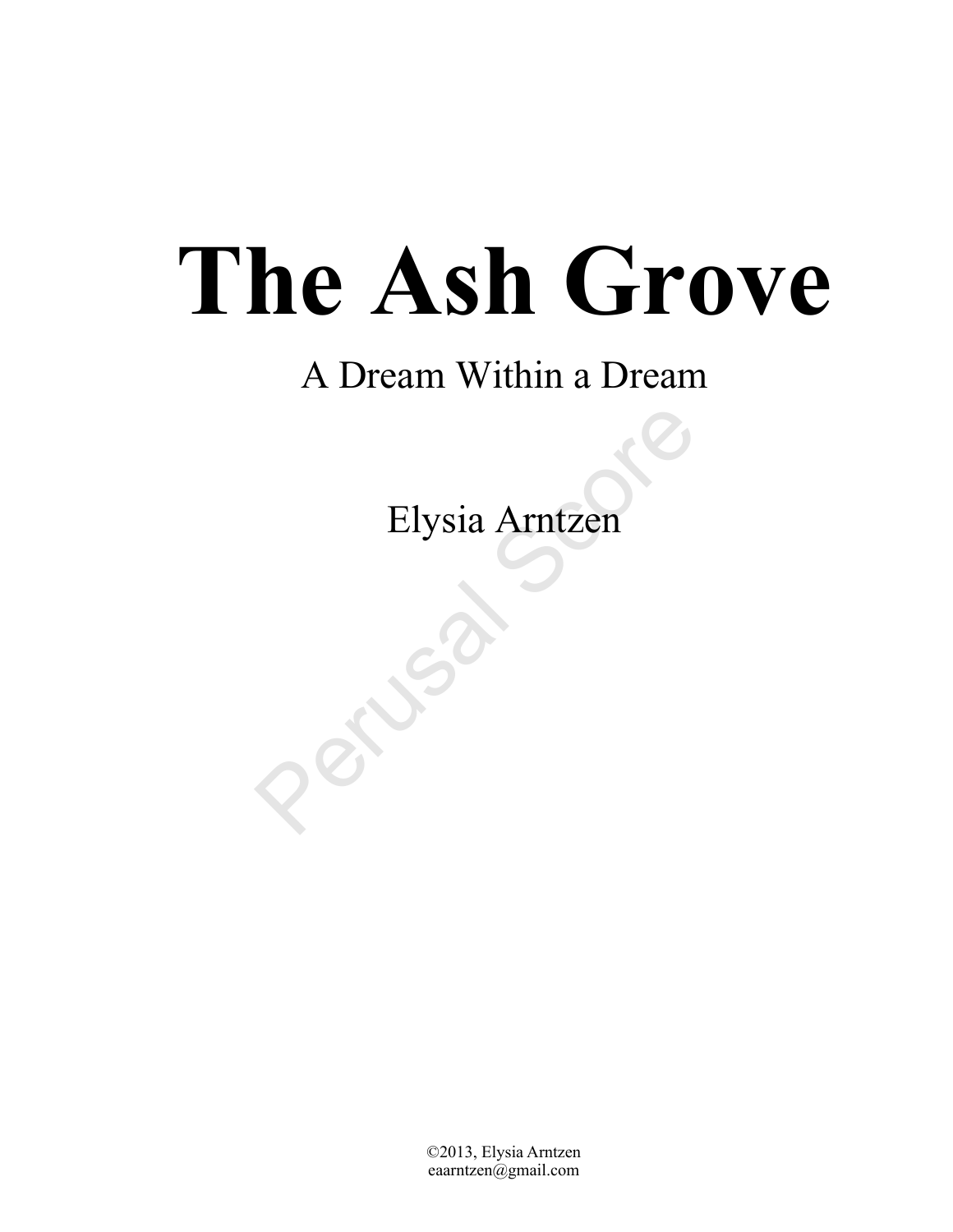## *A Dream Within a Dream* **by Edgar Allen Poe**

Take this kiss upon the brow! And, in parting from you now, Thus much let me avow-You are not wrong, who deem That my days have been a dream; Yet if hope has flown away In a night, or in a day In a vision, or in none, Is it therefore the less *gone*? *All* that we see or seem Is but a dream within a dream.

I stand amid the roar Of a surf-tormented shore, And I hold within my hand Grains of the golden sand-How few! yet how they creep Through my fingers to the deep, While I weep- while I weep! O God! can I not grasp Them with a tighter clasp? O God! can I not save *One* from the pitiless wave? Is *all* that we see or seem But a dream within a dream? Yet if hope has flown away<br>
In a night, or in a day<br>
In a vision, or in none,<br>
Is it therefore the less *gone?*<br>
All that we see or seem<br>
Is but a dream within a dream.<br>
I stand amid the roar<br>
Of a surf-tormented shore,<br>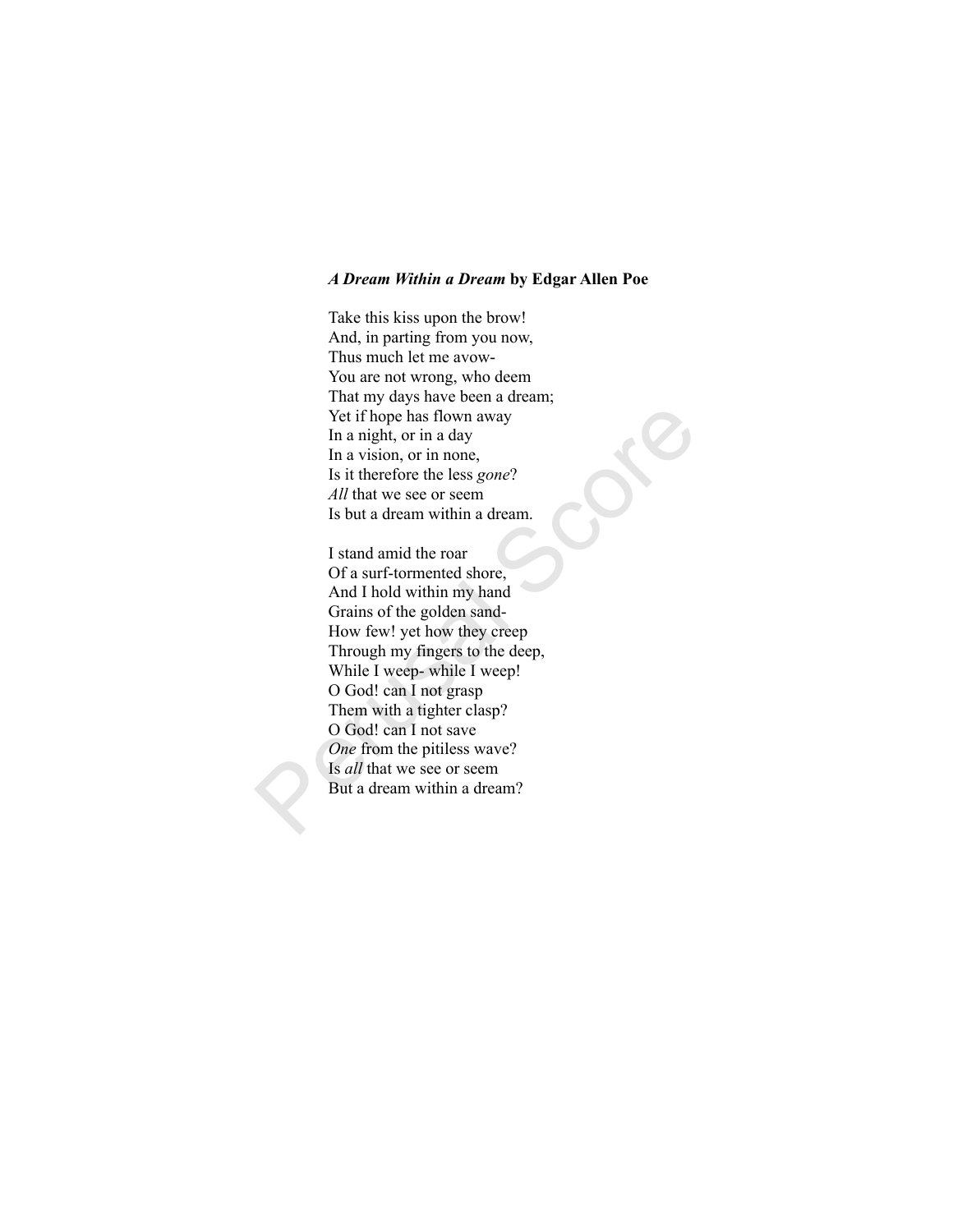Score

## **The Ash Grove**

Edgar Allan Poe A Dream Within a Dream

**Elysia Arntzen**

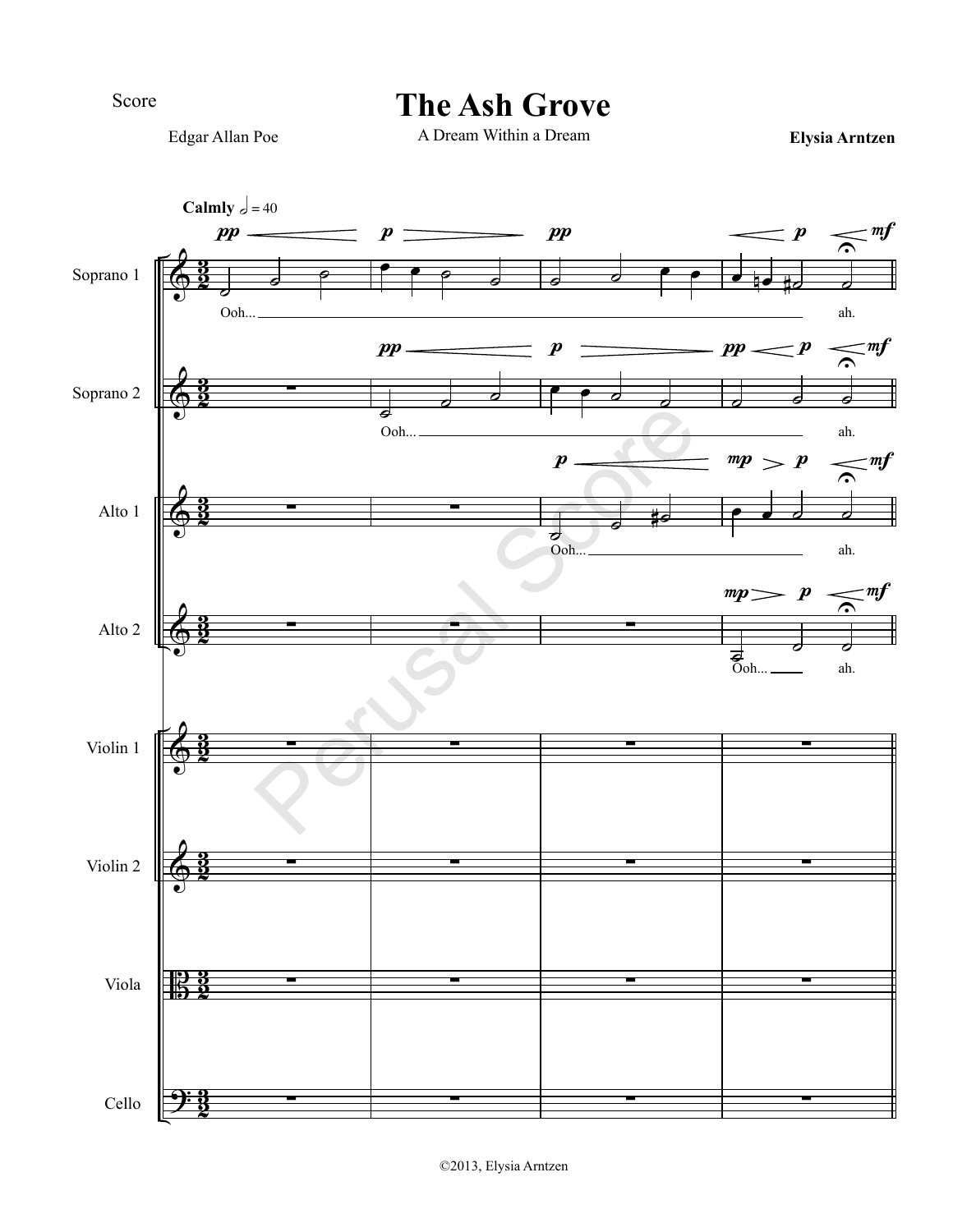The Ash Grove



4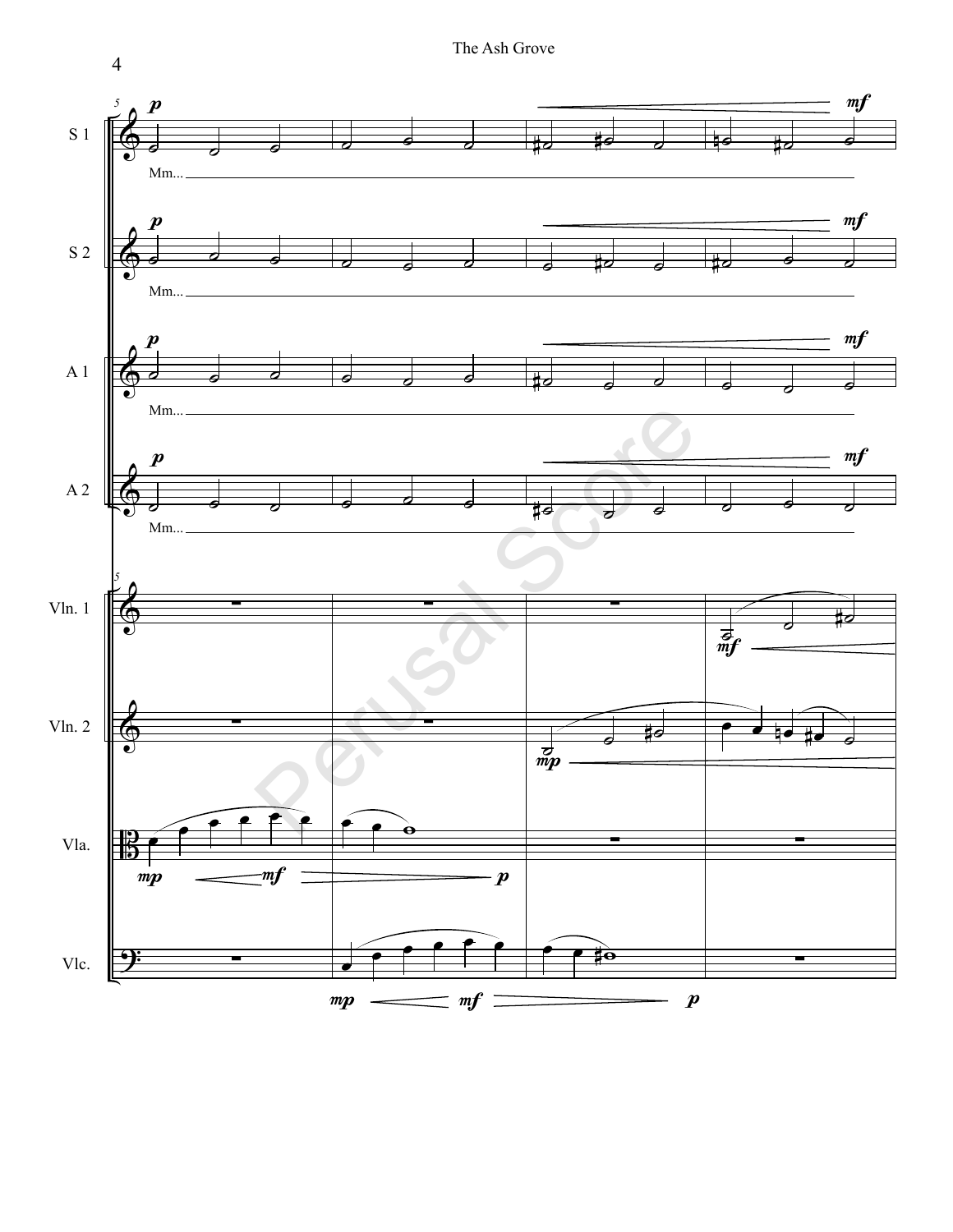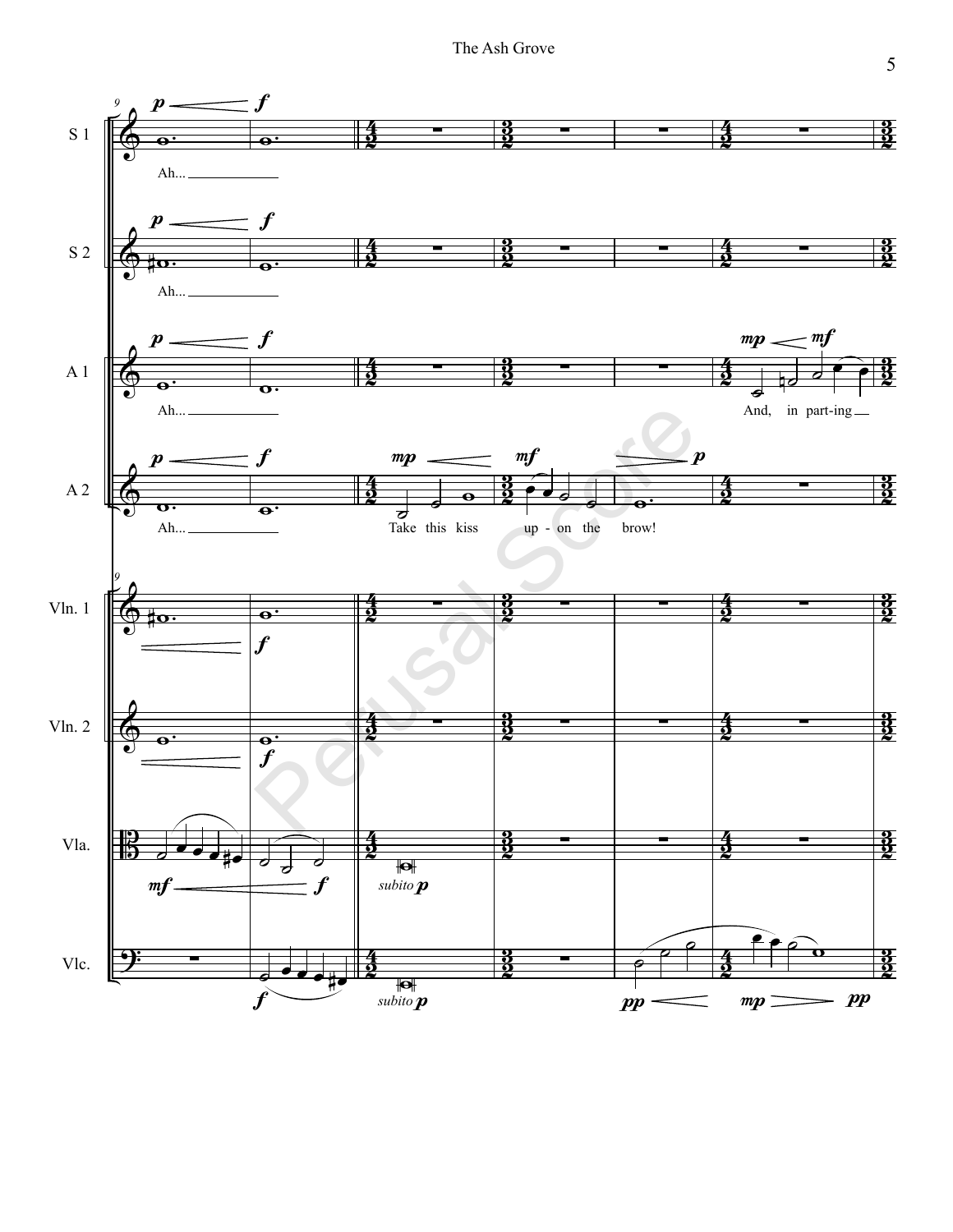

 $\boldsymbol{p}$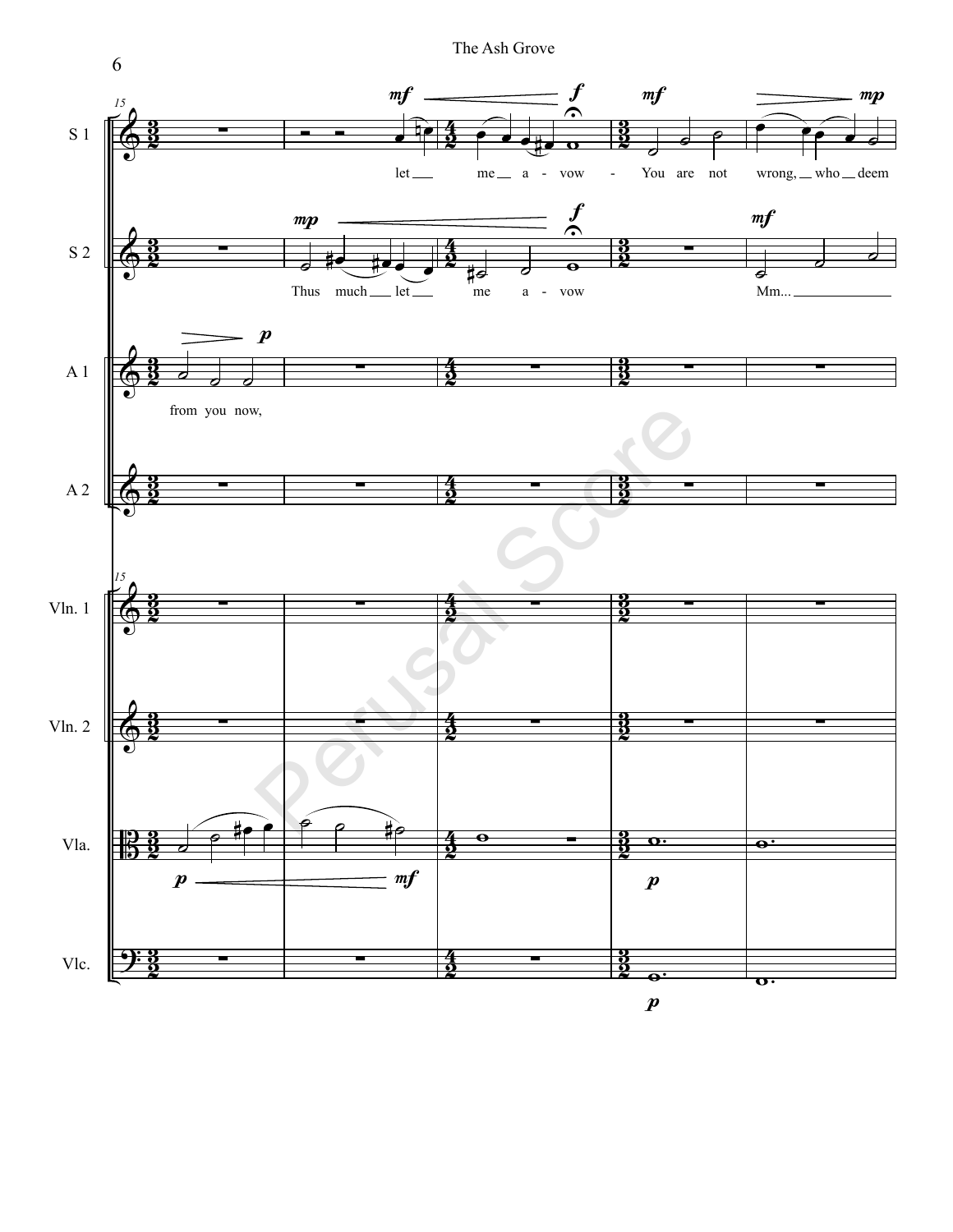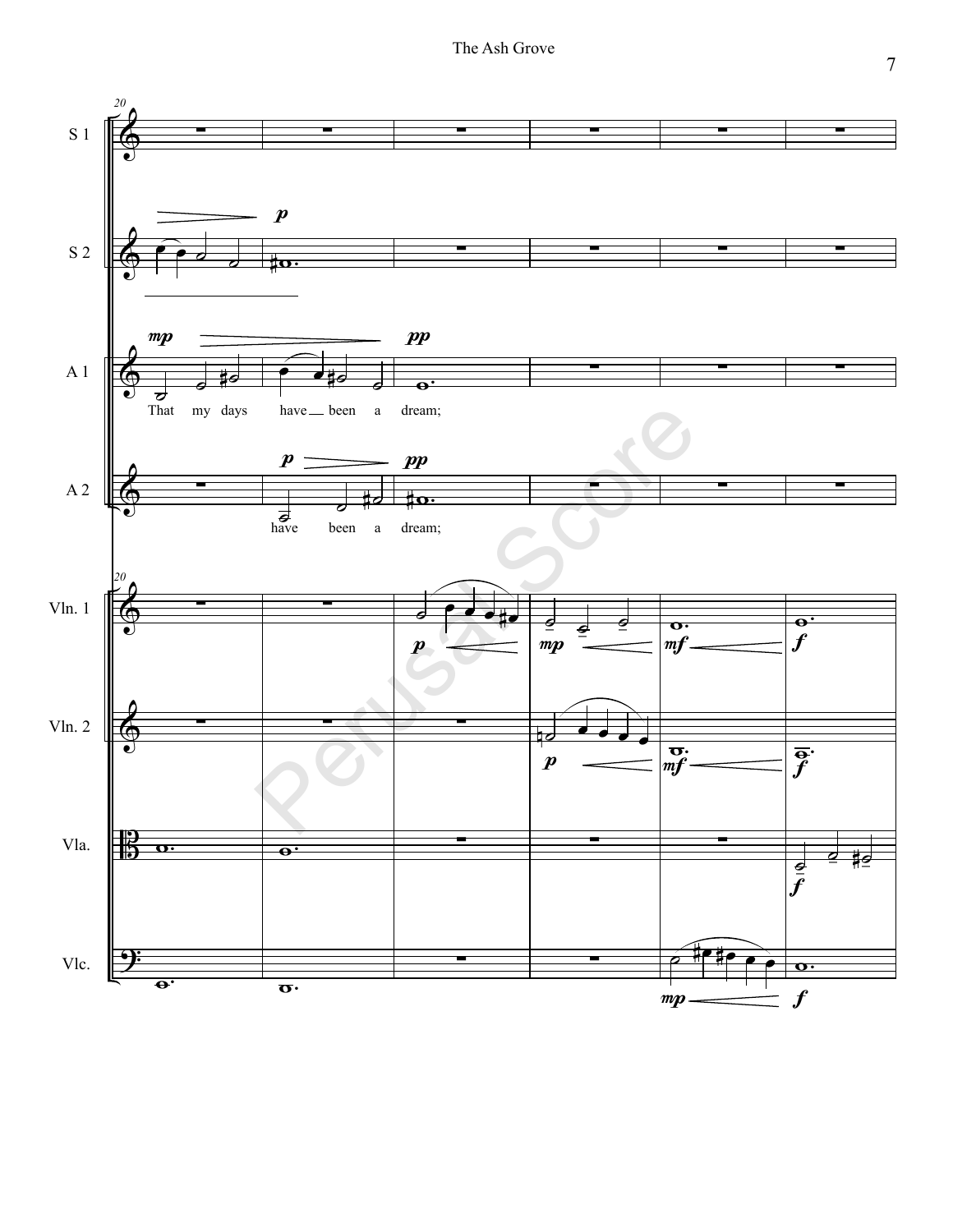The Ash Grove

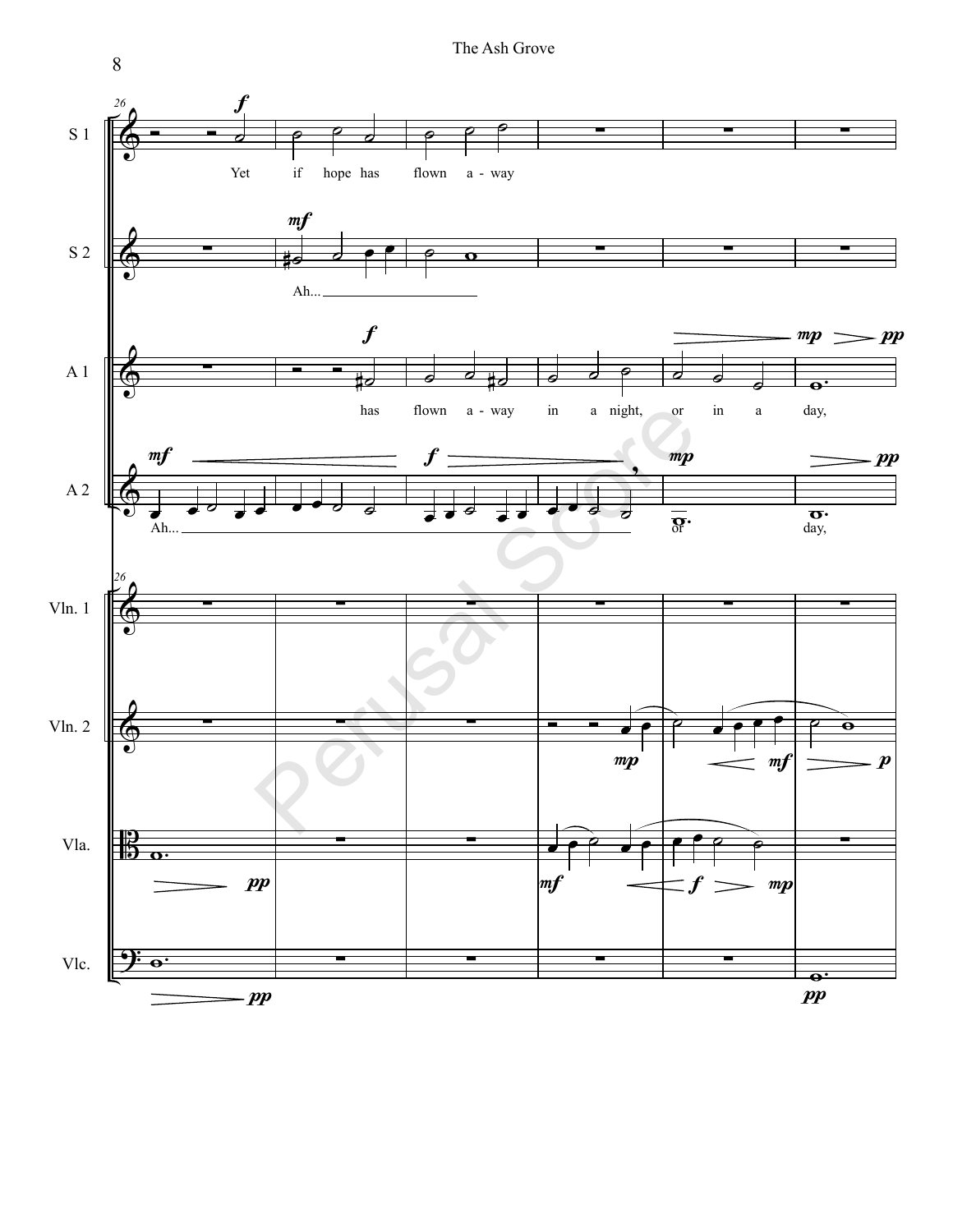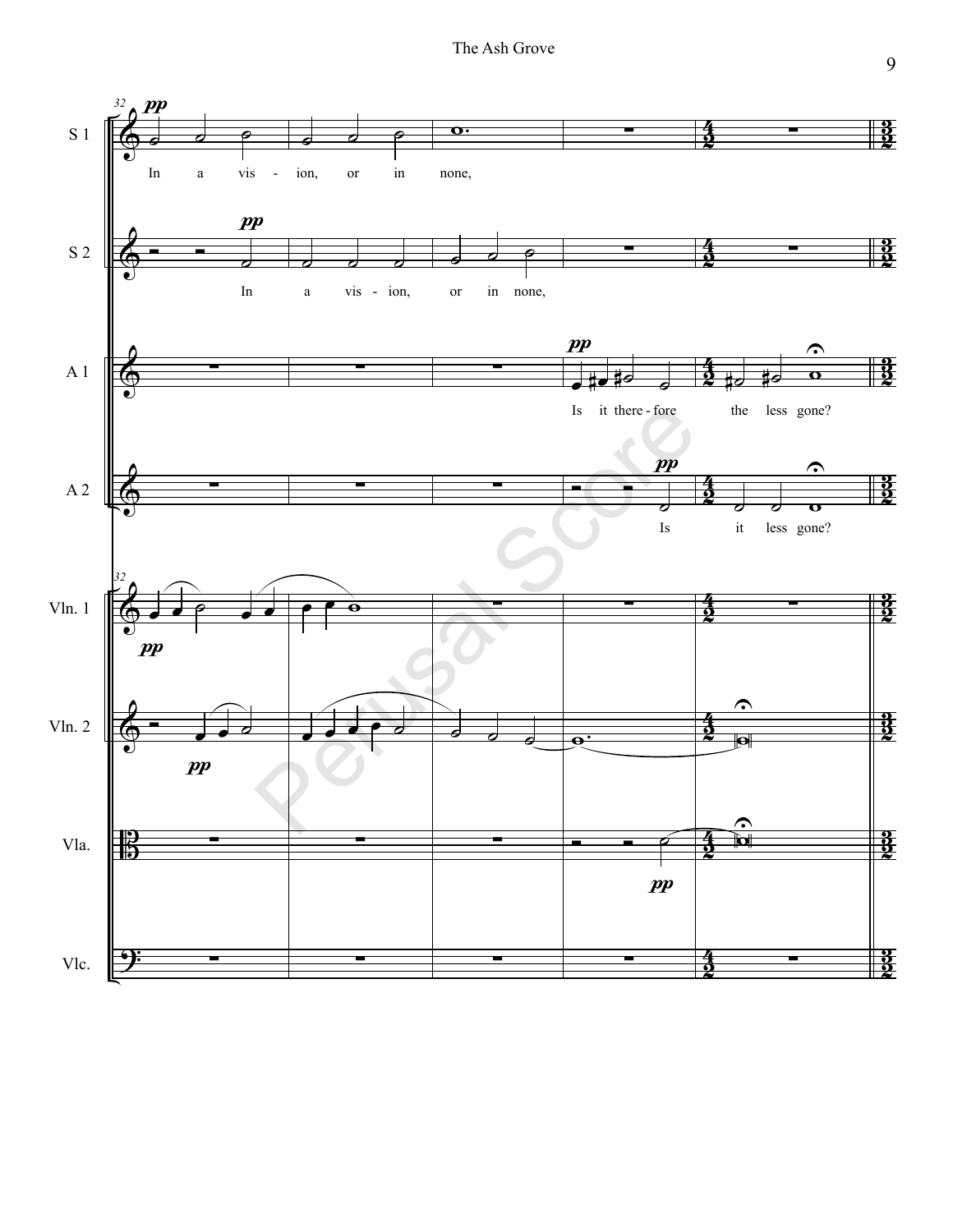

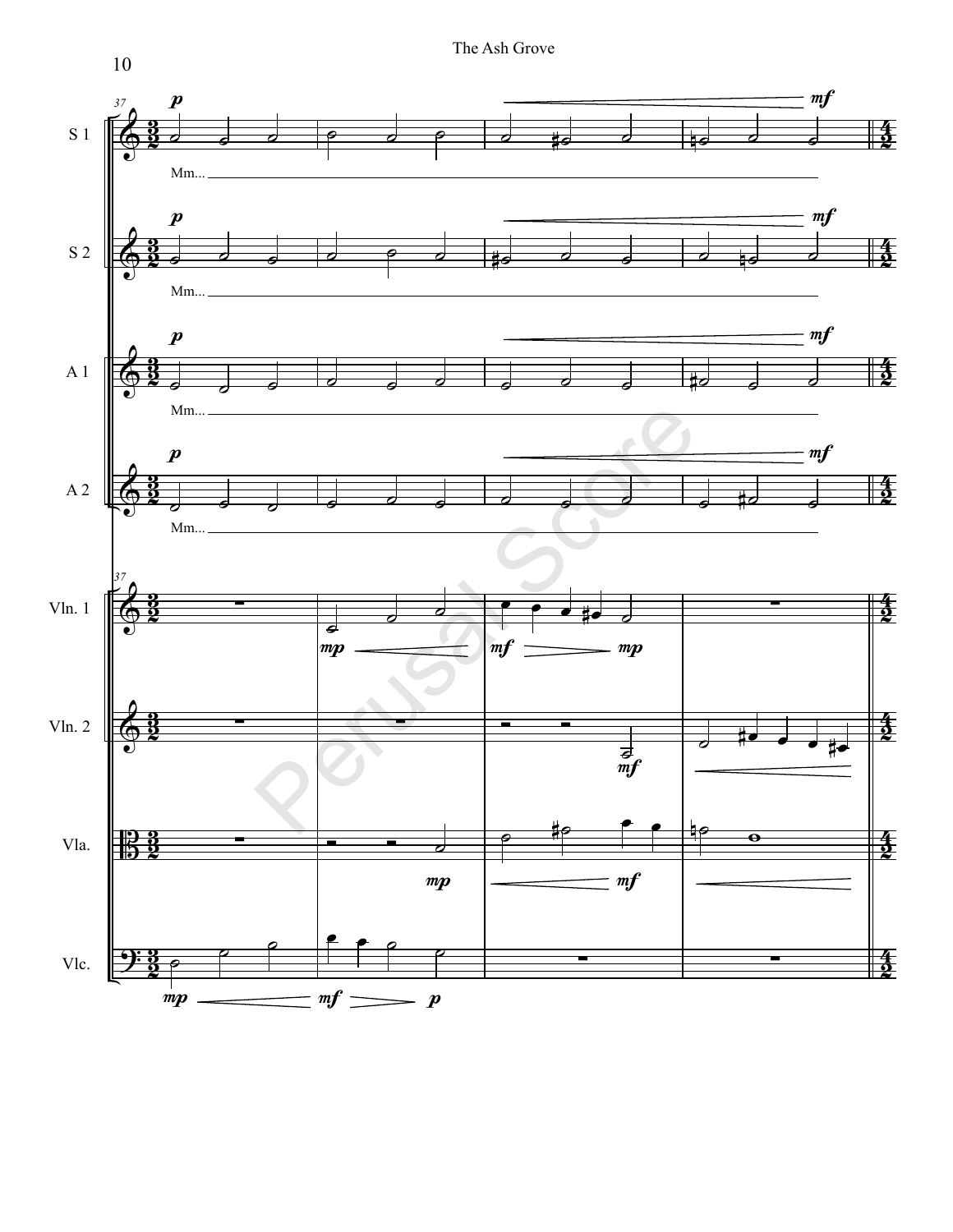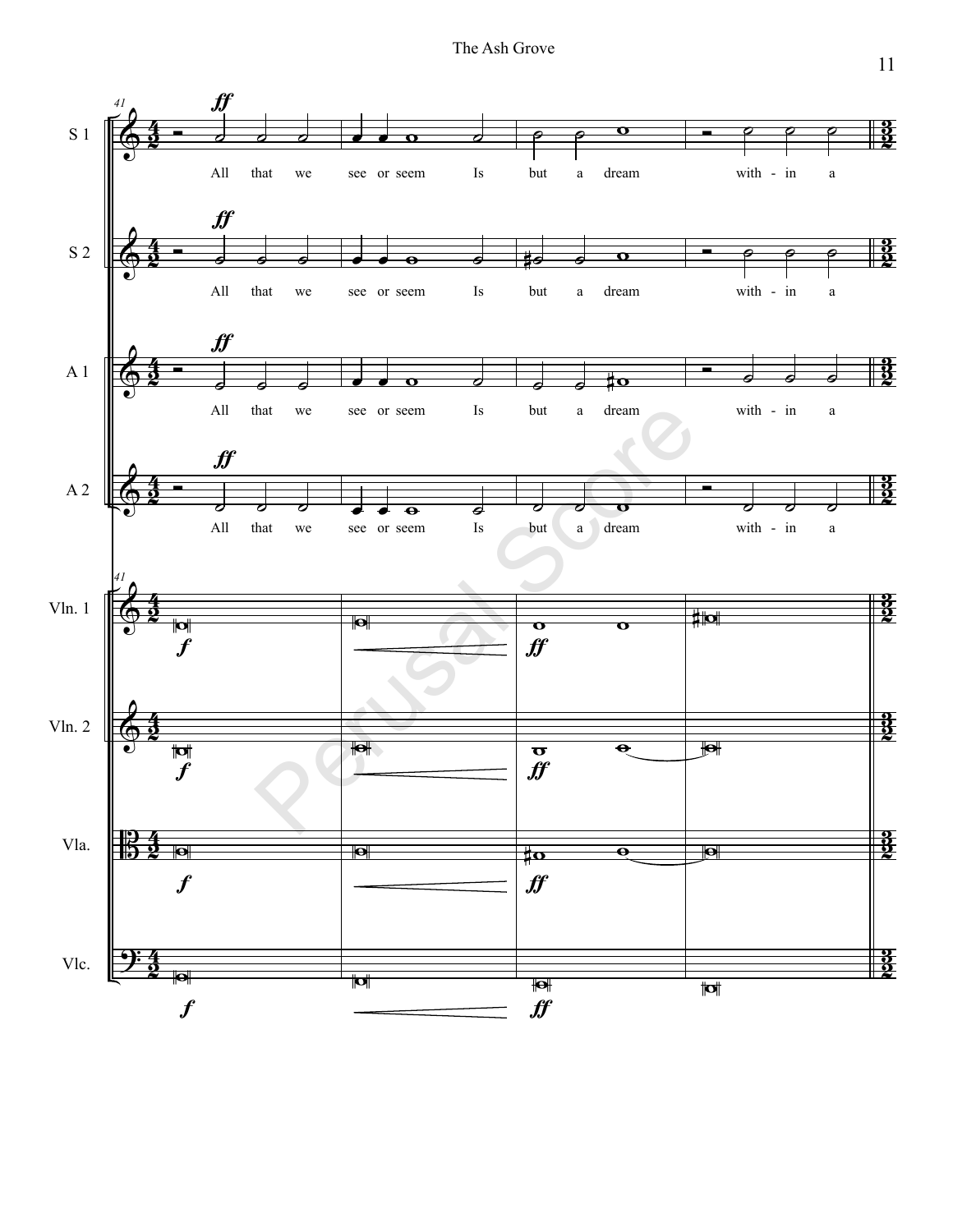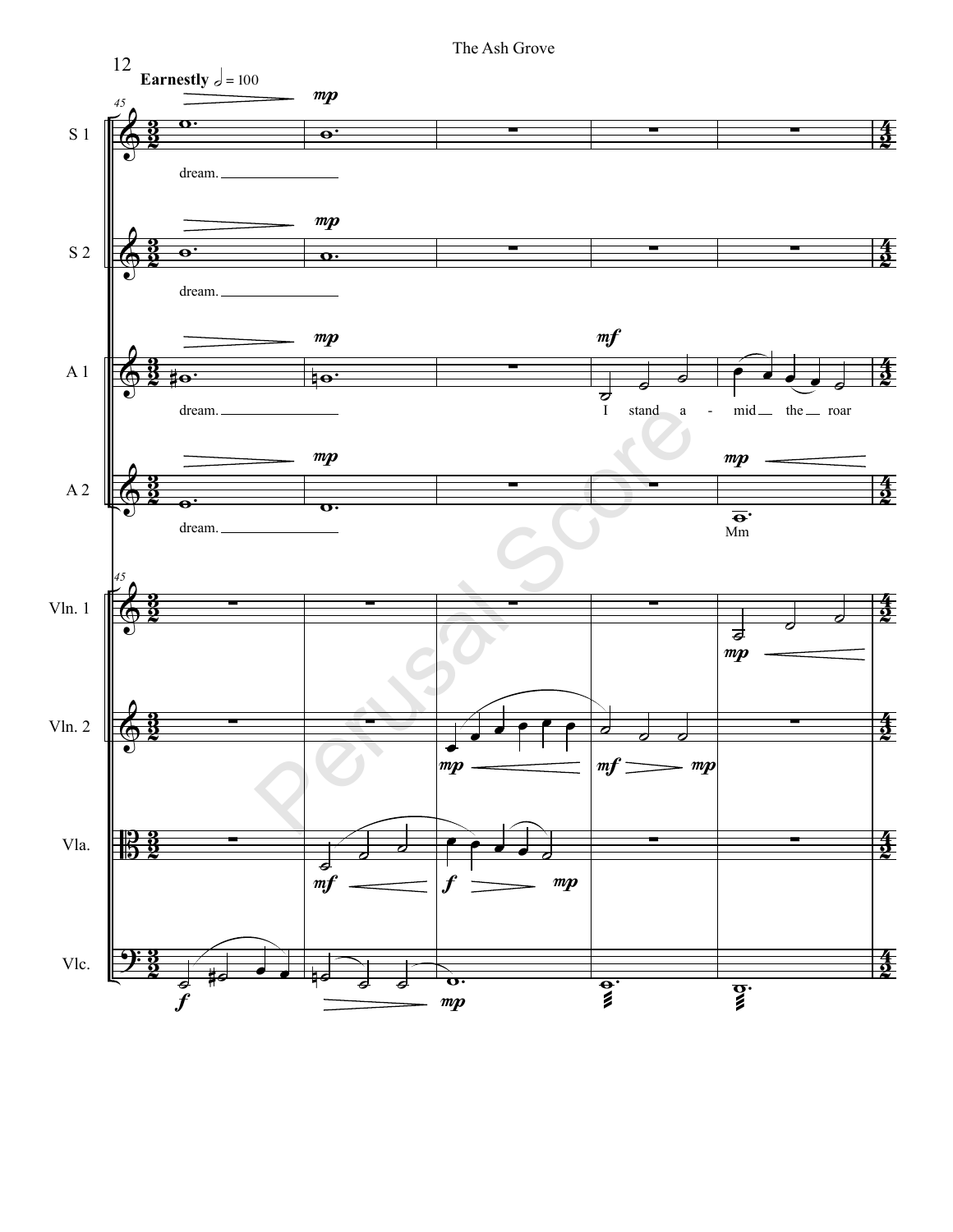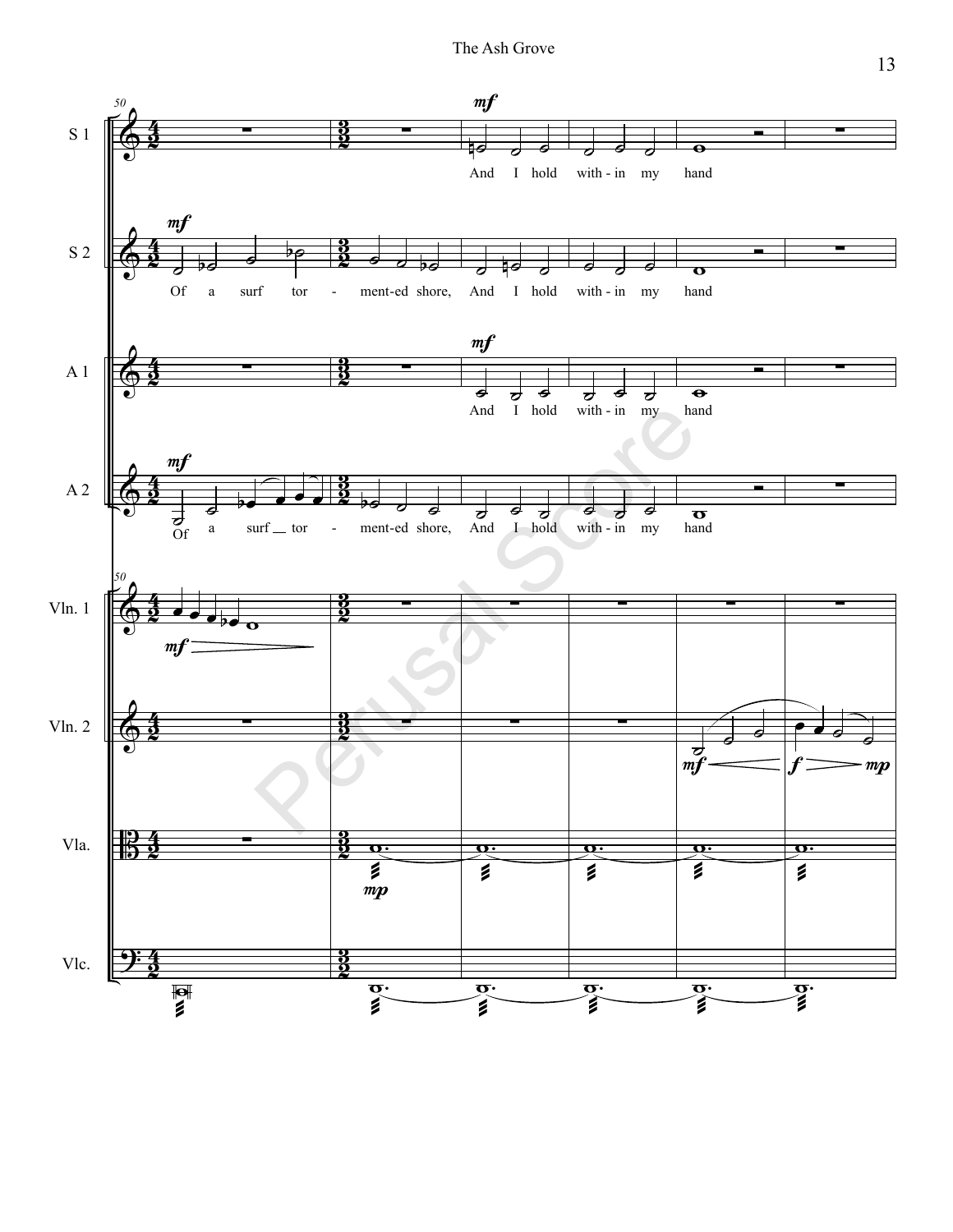

 $\boldsymbol{p}$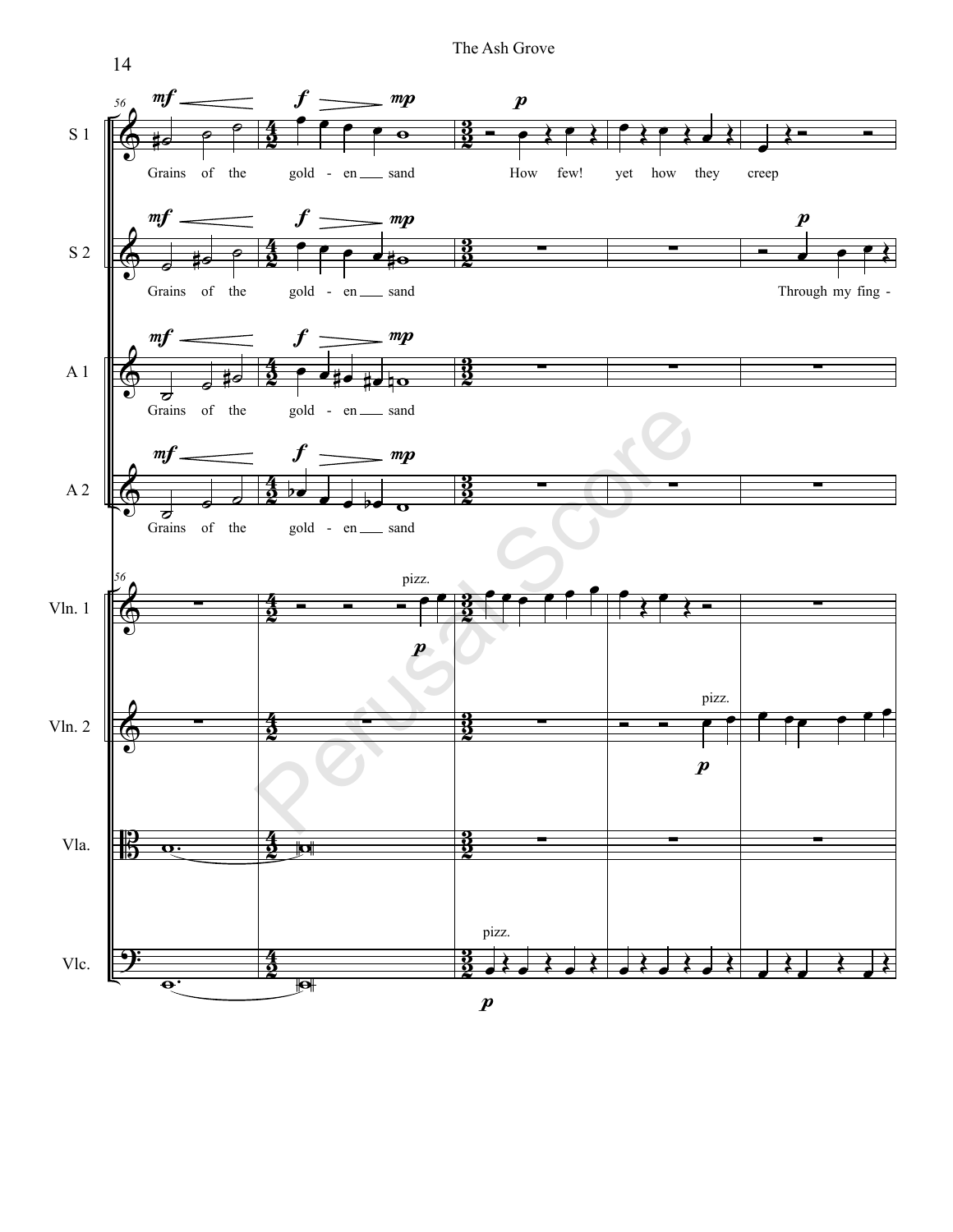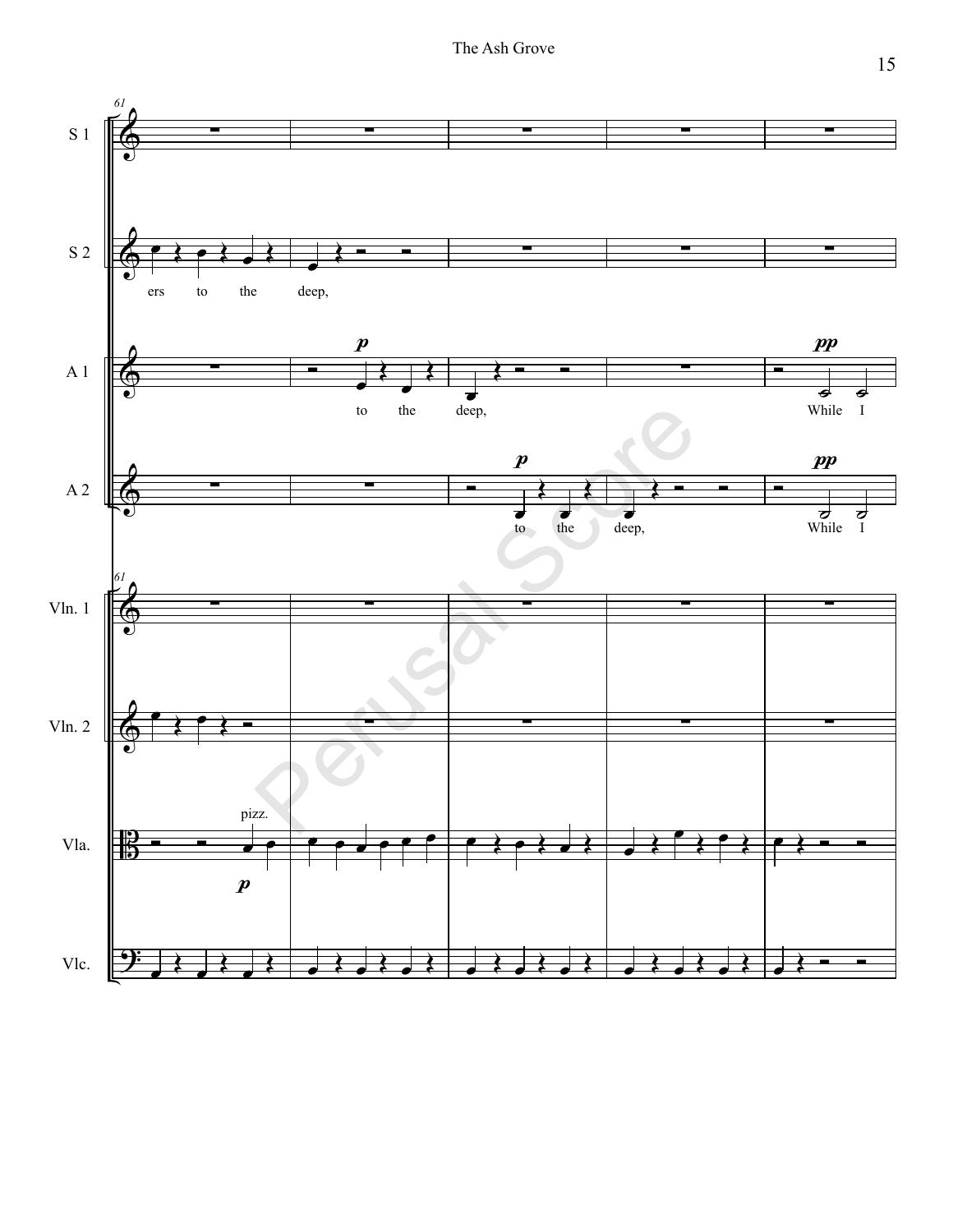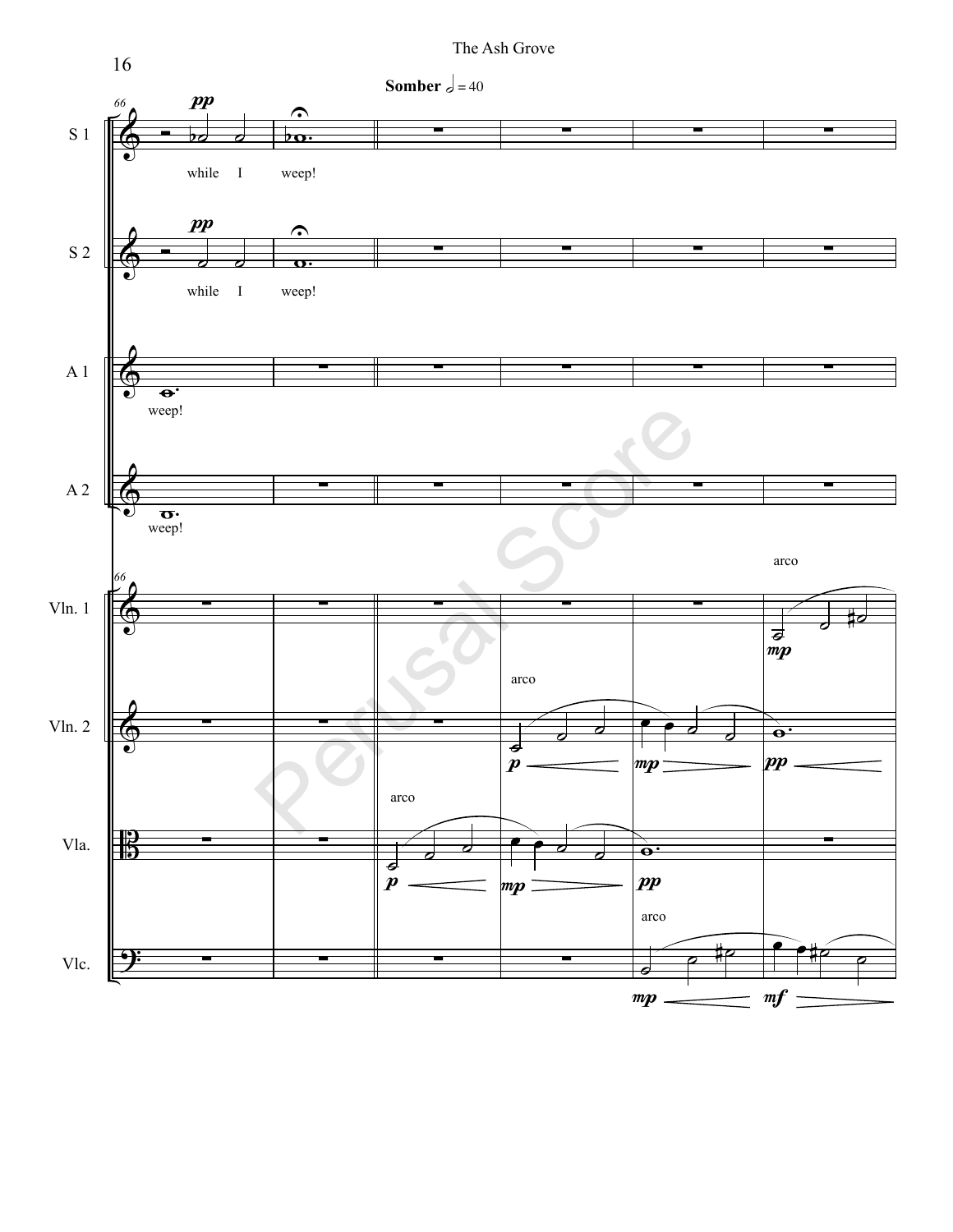

 $17\,$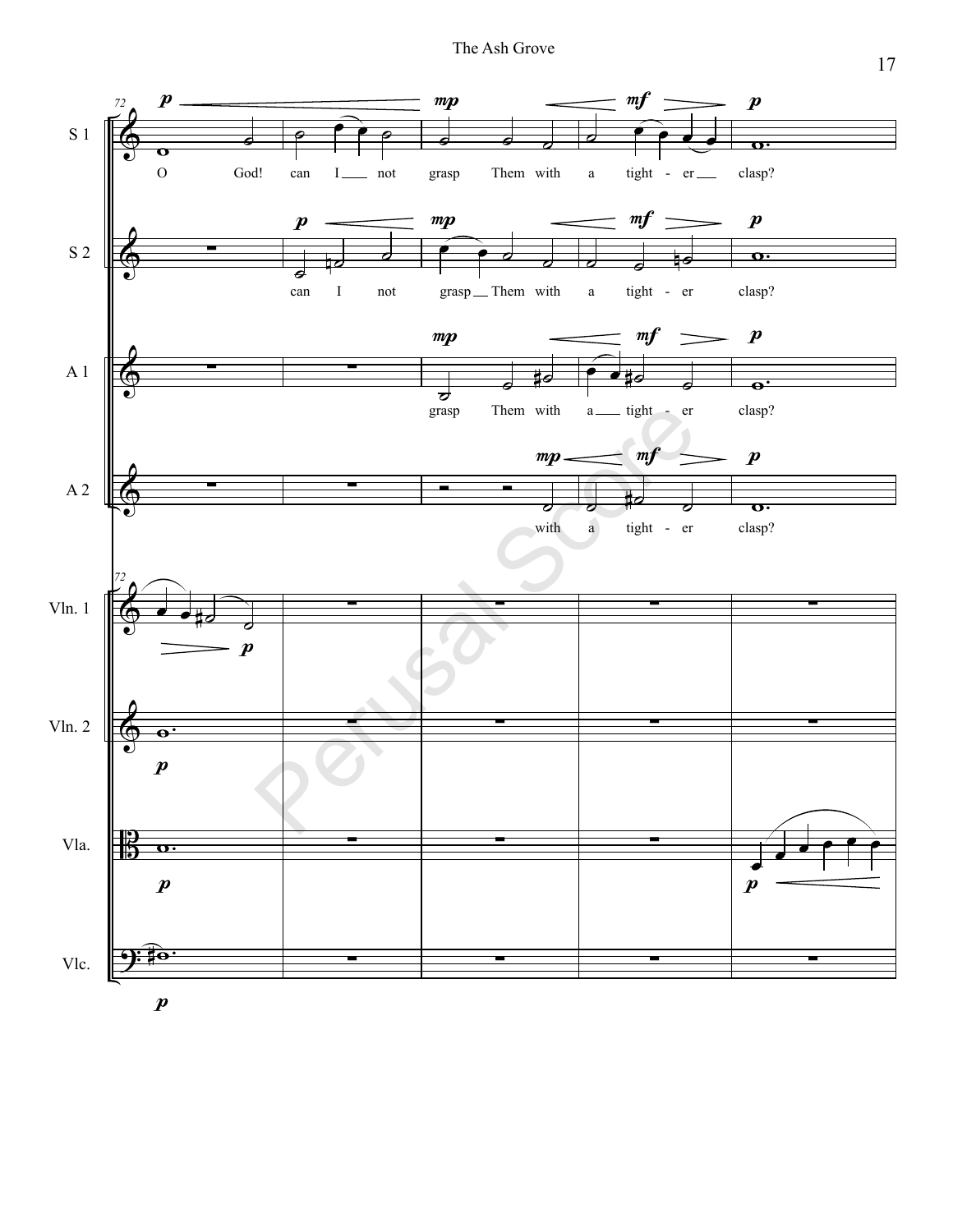

18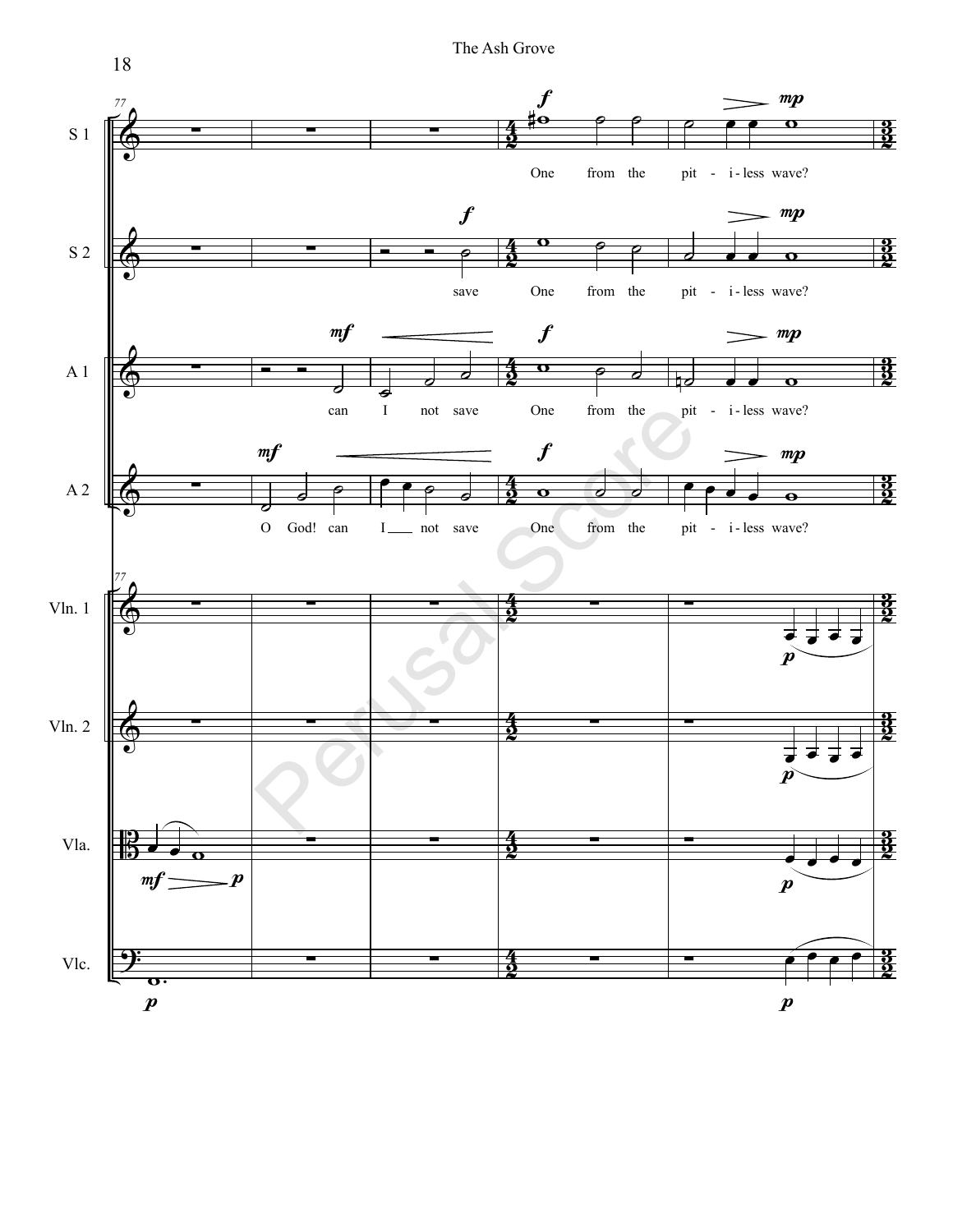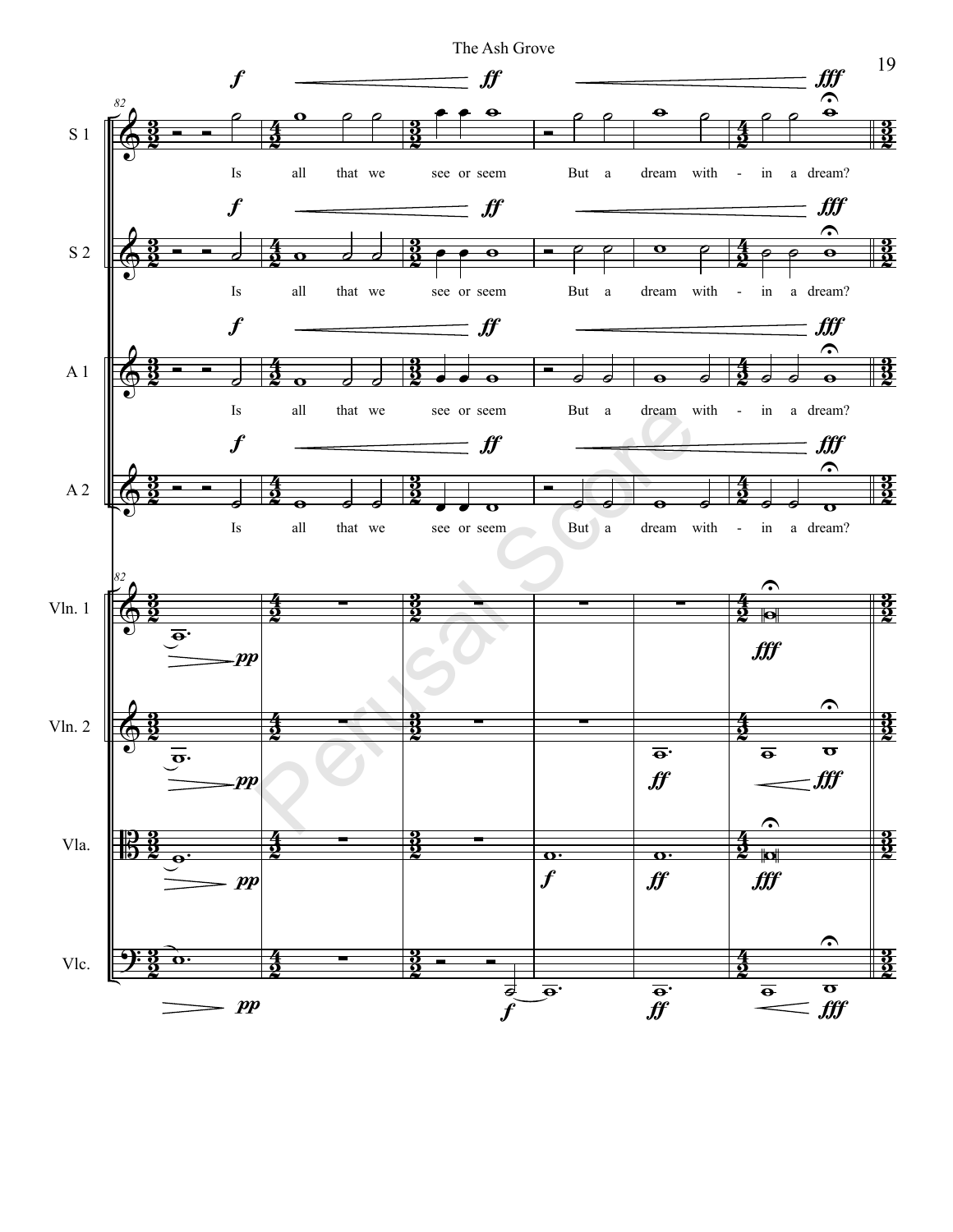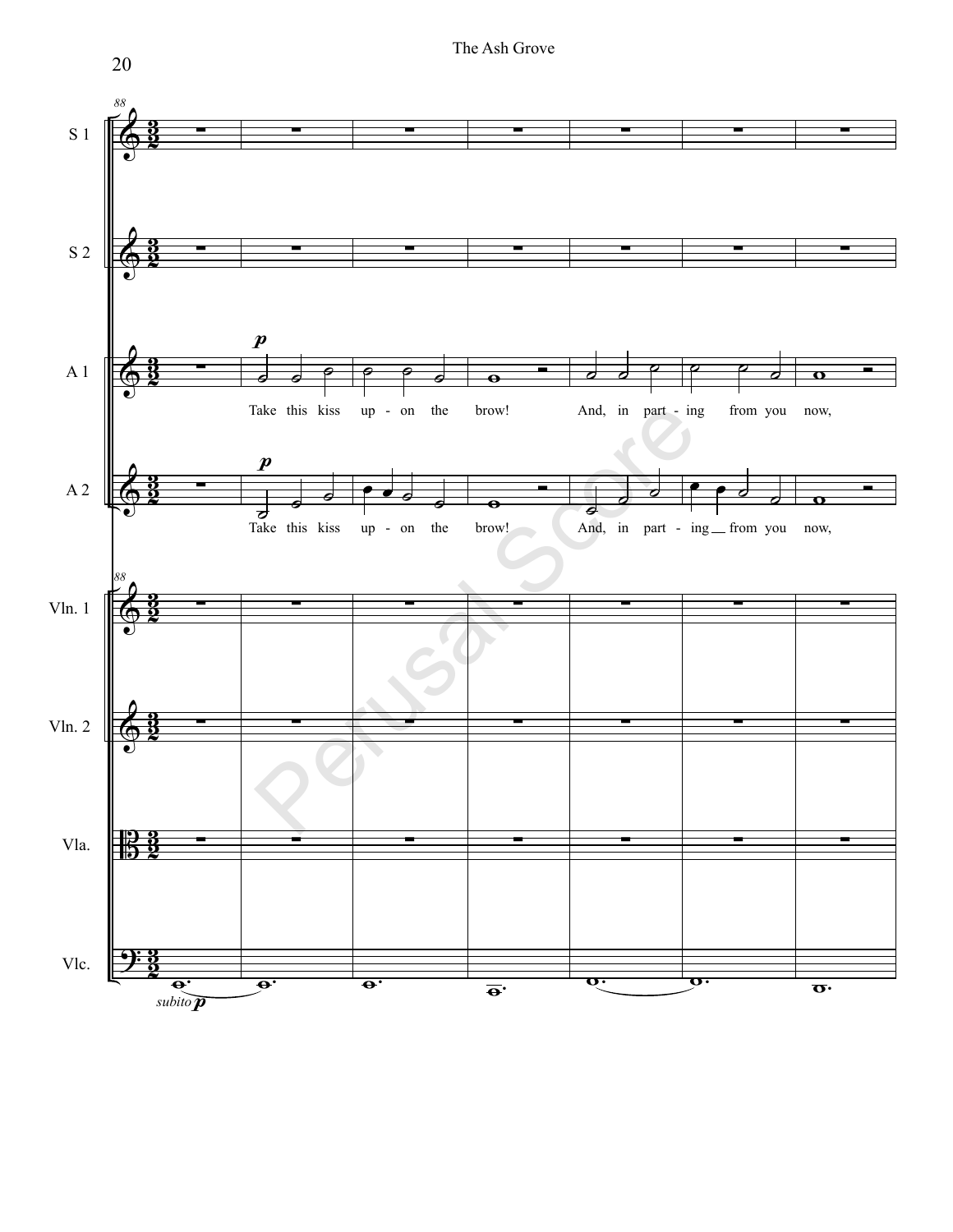

21